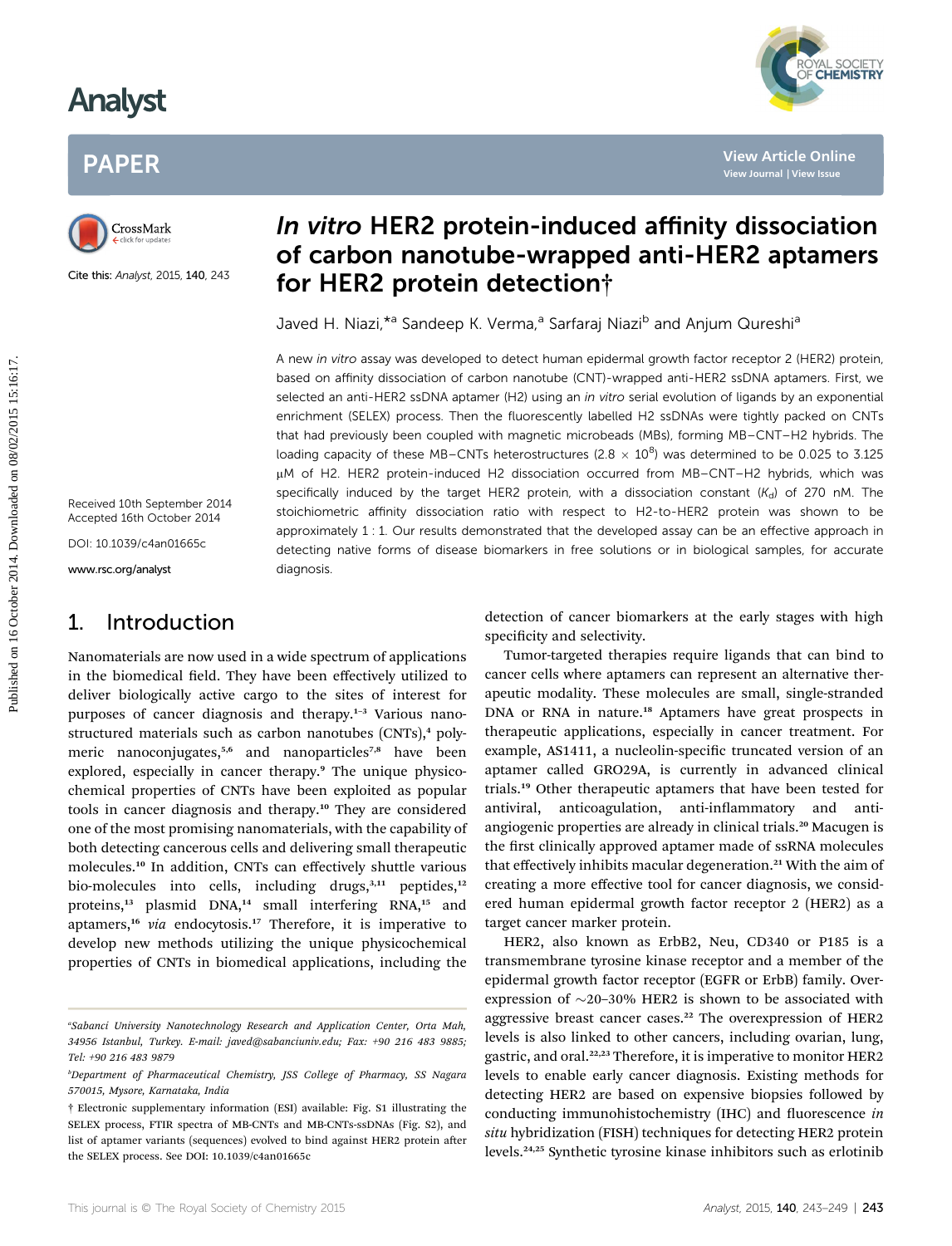and gefitinib as well as monoclonal antibodies, such as cetuximab and trastuzumab, have been developed to inhibit pathological signaling or to recruit the immune system against cancer cells.26,27

Targeting HER2 with low molecular weight kinase inhibitors has established this family of receptors as an effective target for novel drugs. Thus, therapeutic use of anti-HER2 aptamers is a promising alternative to monoclonal antibodies and kinase inhibitors for clinical applications, mainly because of their relatively low production cost as well as low batch-to-batch variability.<sup>27</sup> Anti-HER2 aptamers have been increasingly developed that have high affinity and specificity to HER2, and these have been shown to inhibit proliferation of cultured cancer cells.<sup>28-32</sup> Nevertheless, there is still a need for developing new aptamer variants against cancer biomarkers that can potentially serve as inhibitory agents for cancer diseases. Determination of increased HER2 protein levels in human serum is an alternative approach of utilizing such aptamers in combination with CNT structures so as to enable the treatment of cancer in its early stages and the effective prevention of traumatic events. Analyst<br>
and geditinib as well as monoclonal antibodies, such as eeuaw followed by [iiji raked beads, to eliminate the non-binders from<br>
the base and transvarianty have been developed to initial pathod to minital system as

In this paper, we first hypothesize an in vitro delivery system which utilizes CNTs that carry anti-HER2 aptamers and release specifically when the target HER2 protein is supplied in the synthetic medium. This hypothesis was experimentally tested by first selecting a specific anti-HER2 aptamer using the SELEX process. The selected anti-HER2 aptamer was packed around CNTs by physical wrappings that had in turn been previously coupled with MBs. These heterogeneous structures were employed to demonstrate the specific dissociation of anti-HER2 aptamers, which was induced by their strong affinity toward HER2 protein. This feature is most desirable for a ligand molecule to qualify for potential targeted drug-delivery application under in vivo conditions.

### 2. Experimental

#### 2.1 In vitro selection of ssDNA aptamers that bind HER2

2.1.1 Preparation of HER2 protein-coated magnetic beads. Pure and carrier-free recombinant HER2 (ErbB2) protein (R&D Systems®) was first conjugated with surface-activated magnetic Dynabeads® M-270 Carboxylic Acid (Invitrogen, USA) using a carbodiimide coupling method as described by the manufacturer. The HER2 protein-coated beads were magnetically separated and washed thrice with 100 µL of PBS, pH 8 containing 0.05% Tween 80 and finally resuspended in 100  $\mu$ L of PBS, pH 7.4 containing 0.1% BSA and stored at 4 °C. Thus obtained, the HER2 protein-coated beads were utilized for in vitro selection of ssDNA aptamers using the SELEX process.

2.1.2 Negative selection. Negative selection was carried out as a prerequisite step to eliminate the non-specific oligos from the initial random ssDNA pool prior to beginning the anti-HER2 aptamer selection process. For this,  $\sim 10^{15}$  diverse ssDNAs molecules (random library) with the sequence 5'-(random library)  $5'$ -GGGCCGTTCGAACACGAGCATG(N)40GGACAGTACTCAGGTC ATCCTAGG-3' (pool-1) were incubated with each aliquot of  $\sim$ 2  $\times$  10<sup>7</sup> beads coated with (i) ethanolamine and (ii) BSA,

followed by (iii) naked beads, to eliminate the non-binders from the main ssDNA pool. The residual ssDNA pool (pool-2) was resuspended in 1 : 10 diluted human serum (male; blood type, AB+; PANTM Biotech GmbH) in  $1 \times$  binding buffer (100 mM NaCl, 20 mM Tris-HCl pH 7.6, 2 mM  $MgCl<sub>2</sub>$ , 5 mM KCl, 1 mM  $CaCl<sub>2</sub>$ , 0.02% Tween 20) allowing removal of undesirable oligos, and this mixture containing random, free ssDNA pool (pool 3) was finally utilized for the SELEX process.

2.1.3 SELEX. It was essential to subject the random ssDNA pool to thermal treatment in order to attain their most stable confirmations before allowing these molecules to be incubated with the target protein. Therefore, at the beginning of each selection round, the initial ssDNAs were denatured at 90 $\degree$ C for 10 min and quickly cooled at 4  $\degree$ C for 15 min followed by incubation for 7 min at room temperature  $(25 °C)$ . The pretreated ssDNA pool was later utilized for selection of anti-HER2 aptamers using SELEX, as per the method described previously.<sup>33</sup> Details of the steps involved in the SELEX process are schematically shown in (ESI) Fig. S1.†

The HER2 protein-bound sequences were eluted, purified and amplified by symmetric/asymmetric PCR using the forward primer, 5'-fluorescein-GGGCCGTTCGAACACGAGCATG-3' (F1) and the reverse primer, 5′-GGACAGTACTCAGGTCATCCTAGG-3′ (R1). Amplied PCR product (dsDNA) carrying the aptamer sequence was labelled fluorescently during the PCR reaction, and was extracted after resolving on 2% agarose gel followed by purification using a gel extraction kit (QIAquick, Qiagen). Purified dsDNA was further resolved by denaturation polyacrylamide gel electrophoresis (PAGE, 12%), using 7 M urea containing 20% formamide, and isolation of the target fluorescent ssDNAs by gel excision followed by extraction using a PAGE gel extraction kit (Qiaex II). Obtained ssDNAs were measured using a Nanodrop spectrophotometer (Thermo Scientific) and applied as the isolated ssDNA fraction in the next selection round, as the starting pool. The above process was repeated for at least 12 cycles of selection, each comprising a series of steps as illustrated in Fig. S1.† An optimized PCR program was used to amplify the HER2-bound ssDNAs as follows: initial 15 min denaturation at 95 °C, 35-40 cycles of 30 s denaturation at 94 °C, 30 s annealing at 53 °C and 30 s amplification at 72 °C, respectively, with a final extension step at 72 °C for 10 min. The final pool of selected aptamers was cloned using a TOPO-TA cloning kit (Invitrogen) and sequenced. The secondary structure prediction of the aptamer sequences was evaluated using m-fold web server (utilizes free energy minimizing algorithm) available at http://www.bioinfo.rpi.edu/ applications/mfold.<sup>34</sup> As a result, 7 positive clones designated as H1–H7 were obtained, from which one of the aptamers, H2, was selected for further studies. All experimental methods related to the cloning and screening of positive clones are described in the ESI section.†

#### 2.2 In vitro assay for affinity displacement/dissociation of anti-HER2 aptamers

2.2.1 Fabrication of MB–CNTs heterostructures and binding assays. Magnetic microbeads (Dynabeads®, M270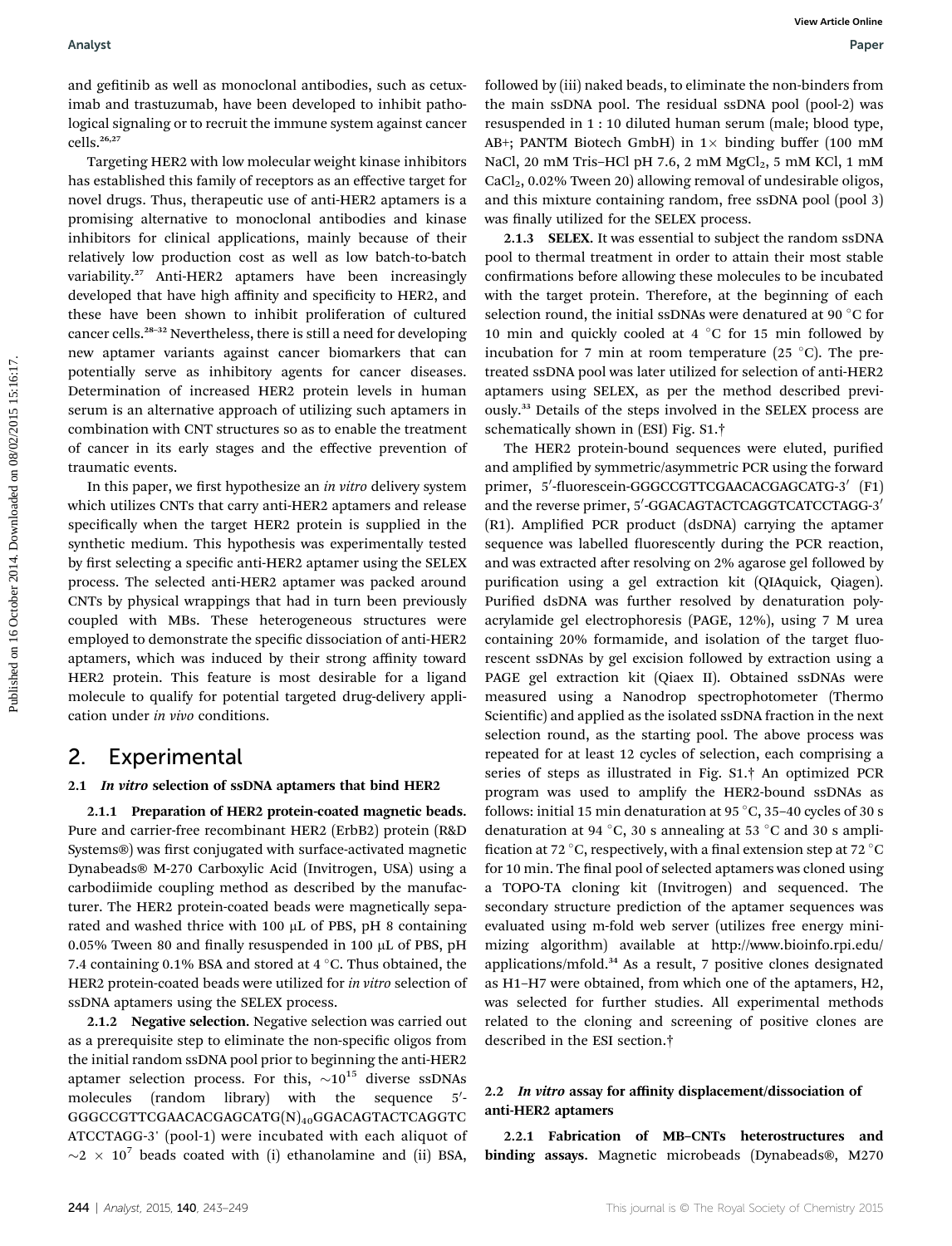Amine, MBs) were covalently coupled with carboxyl-functionalized multi-walled CNTs O.D.  $\times L = 10-20$  nm  $\times$  5-30 µm (Arry®, Hong Kong). Stock CNTs  $(1 \text{ mg} \text{ mL}^{-1})$  were dispersed in 0.1% Tween 20, and the suspension was homogenized by ultrasonication using a probe sonicator (Bandelin, Germany), and a well-dispersed and homogeneous CNT suspension was added to the magnetic beads with intermittent agitation to allow physical interaction of CNTs with the magnetic beads, according to the method previously described.<sup>35</sup> The thusformed magnetic microbeads coated with uniform layers of CNTs were isolated by applying an external magnetic field. The magnetic nature of MBs allowed extensive washing of MB–CNTs for the effective removal of unattached CNTs and thereby minimized the surfactant effect. After extensive washing, the inherent brown color of MBs turned black, indicating the strong attachment of CNTs on the surface.<sup>35</sup> SEM images were taken of the beads for further confirmation of the homogeneous CNT layer coating. To prevent attachment of surface CNTs present on MB–CNTs, the MB–CNTs were suspended in a mild surfactant solution (0.01% Tween 20), which facilitated the homogeneous suspension of MB–CNTs. The thus-formed MB–CNT heterostructures were utilized for further studies. Paper<br>
Manine, Mils) were covalendly coupled with carboxyl-function-<br>
instead of HIRS protein, BSM was used as a non-specified<br>
interd model of NY Octo  $N = 100$  2014. Deviation and the supercordinate of HIRS present and t

2.2.2 Physical adsorption of anti-HER2 ssDNAs on MB– **CNTs heterostructures.** A constant amount  $(2.8 \times 10^8)$  of MB-CNT heterostructures was incubated with varying ssDNA concentrations in  $1 \times$  binding buffer (BB). Here, the ssDNAs used were 5' labelled with fluorescein in order to trace the fluorescence levels (emission at 523 nm) in the reaction mixture after excitation at 470 nm. The reaction mixture was incubated on a vortex mixer for 15 min at room temperature. The binding capacity of MB–CNTs with ssDNAs was estimated by measuring the fluorescence  $(\lambda_{523})$  in the supernatant solution using a Nanodrop Fluorospectrometer (Nanodrop Technologies, Inc., USA). The MB–CNT–ssDNA hybrids were washed in a series of steps until the supernatant showed no detectable fluorescence and finally stored at  $4^{\circ}$ C until use. The physical wrapping of ssDNAs around CNTs was confirmed by Fourier transform infrared spectroscopy (FTIR; Nicolet 6700). The ssDNA loading capacity of MB–CNT heterostructures was calculated to be a maximum of 3.125  $\mu$ M ssDNA with 2.8  $\times$  10<sup>8</sup> MB–CNTs. Stability tests of MB–CNT–ssDNA hybrid structure were carried out and the detailed steps are described in the ESI section.†

2.2.3 HER2 protein-dependent affinity dissociation of anti-HER2 aptamers from MB–CNT–ssDNA hybrid structures. Ten identical aliquots, each carrying  $4 \times 10^7$  MB-CNT-ssDNA hybrid structures were suspended in 200  $\mu$ L 1 $\times$  BB. These aliquots were divided into two pools, each with 5 aliquots, for test and control groups. A constant 10  $\mu$ L of 300 nM of HER2 protein prepared from stock 7.5  $\mu$ g/200  $\mu$ L in 1  $\times$  BB was added and incubated for binding against a series of different concentrations of ssDNA wrapped on MB–CNTs (MB–CNT– ssDNA hybrids). The binding kinetics and HER2 proteininduced ssDNA dissociation by unwinding from hybrid structures (affinity separation) were studied. The beads were magnetically separated and the fluorescence was measured in the supernatant, which corresponded to the amount of ssDNAs dissociated from MB–CNT–ssDNA hybrids. For controls,

instead of HER2 protein, BSA was used as a non-specific protein. The above process was repeated until reaching a saturation point.

2.2.4 Kinetics of anti-HER2 aptamer (MB–CNT–ssDNAs hybrids) interaction with HER2 protein and dissociation constant  $(K_d)$ . First, a standard plot of known concentrations of fluorescein-labelled H2 ssDNA versus fluorescence emission at 523 nm was established. A series of controlled numbers of MB– CNT-ssDNA heterostructures corresponding to  $0.025-3.125 \mu M$ H2 ssDNAs was incubated with a constant 300 nM HER2 protein in  $1 \times$  BB solution for 15 min. For respective controls, BSA was used as a non-specific protein. Relative fluorescence units (RFUs) directly obtained by fluorospectrometer (which, according to the manufacturer, is derived from the relationship between 2–4 wavelengths) was measured from the aqueous phase and the values converted to H2 ssDNA concentration (affinity dissociated) and plotted against the initial ssDNA concentrations added. The data points were fitted using nonlinear regression analysis, and the dissociation constant was calculated with the help of the SigmaPlot v12 program using one-site saturation, under ligand-binding mode, which utilized the following equation:

$$
y = B_{\text{max}} \times \text{free ssDNA}/K_{\text{d}} + \text{free ssDNA} \tag{1}
$$

where  $y$  is degree of saturation,  $B_{\text{max}}$  is the number of maximum binding sites (here one-site binding option was employed), and  $K_d$  is the dissociation constant.<sup>36</sup>

### 3. Results and discussion

#### 3.1 In vitro selection of anti-HER2 aptamers

Anti-HER2 aptamers were selected in vitro through directed selection by combinatorial screening of random library of  $\sim$ 10<sup>15</sup> ssDNA using the SELEX technique. As a result, seven aptamer candidates were evolved that bound to HER2 protein in a complex human serum medium. The sequences of the seven selected aptamers (H1–H7) are listed in Table S1.† The binding preference of an aptamer is important for its application as a targeting ligand. An ideal tumor-targeting aptamer should bind to the target molecule with minimal binding to other proteins. Here, we found that the H2 sequence evolved multiple times within the window of <50–60 nucleotides from the SELEX process compared with the other aptamer candidates, indicating its strong preference towards binding to HER2 protein. Since albumin is the most abundant protein in blood, we spiked HER2 protein in 1 : 10 diluted human serum as a background component for in vitro selection and binding studies. The anti-HER2 aptamer (H2) chosen in this study also had a most stable confirmation due to its double strandedness, because of its more negative  $\Delta G$  value, after H1, from among the seven aptamer candidates.<sup>34</sup> The calculated  $\Delta G$  with the following H2 sequence—5'-GGGCCGTCGAACACGAGCATG<u>GTGCGTGGA</u>CCT  $AGGATGACCTGAGTACTGTCC-3' (M.W. = 16.72 kDa)$ —was  $-6.69$  kcal  $\text{mole}^{-1}$ . This result indicated that the single strandedness of the aptamer was able to spontaneously transform into its most stable double stranded structure (Fig. 1). The predicted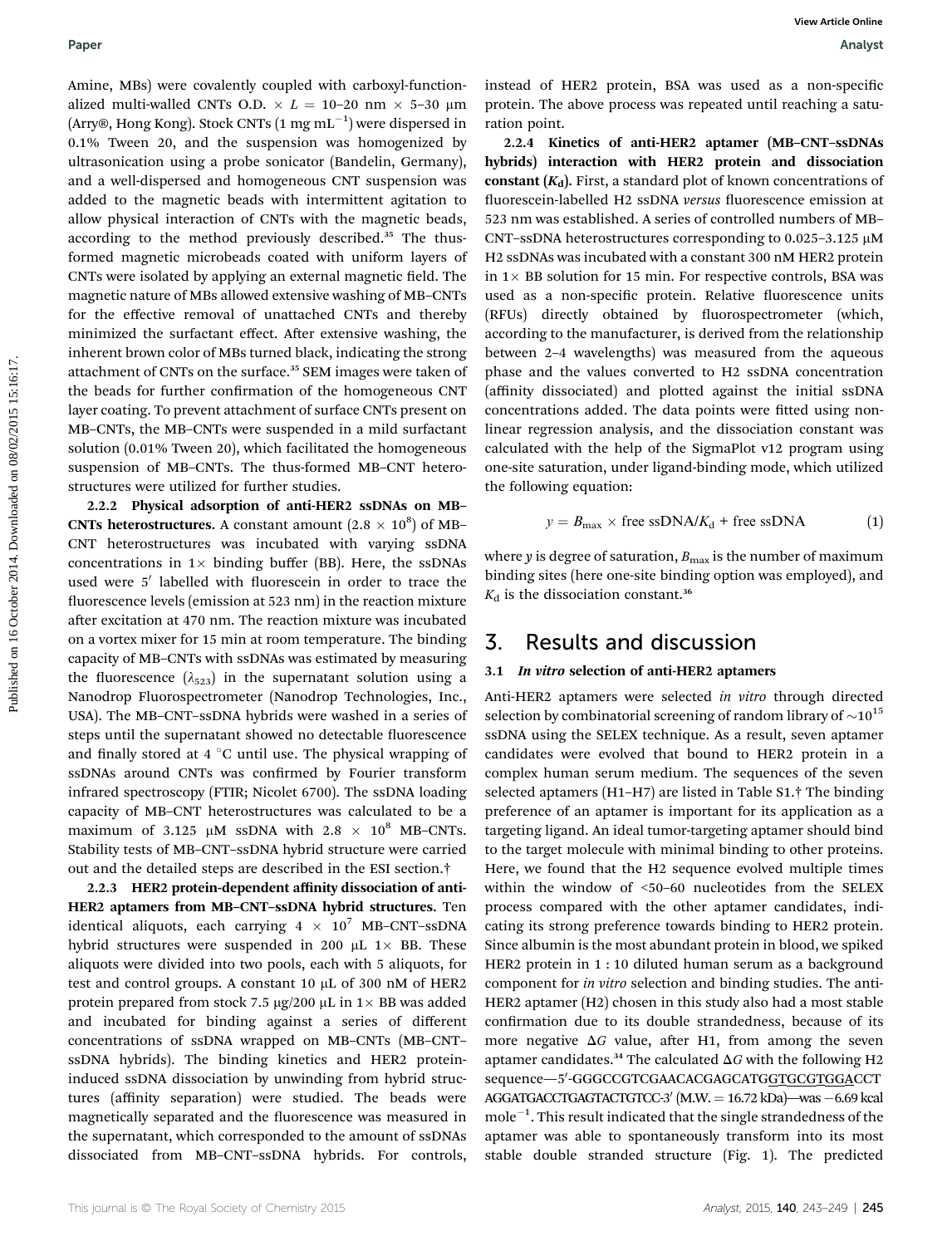secondary structure of H2 showed two stem-loops and the random sequence was found to be located in its major stemloop structure, which was predicted to be the binding site for HER2 protein (Fig. 1).

#### 3.2 In vitro affinity dissociation of anti-HER2 aptamers

A new assay scheme was designed for testing in vitro HER2 induced displacement or delivery of the anti-HER2 aptamer (H2), in order to determine its stoichiometric binding or release with respect to the H2-to-HER2 protein ratio. Interaction of DNA and CNTs facilitates formation of supramolecular complexes<sup>37</sup> and such interactions have been shown to adhere tightly, and to form a uniform and stable film that has been exploited for useful applications.<sup>38</sup> Here, CNTs were employed as cargos (matrix) for carrying H2 ssDNAs that were coated on MBs so as to form heterostructures for testing HER2 target proteininduced displacement (affinity dissociation) in the medium (Scheme 1).

A heterogenous matrix made of CNTs decorated on MBs was confirmed by SEM examination. Fig. 2a and b shows SEM images of MBs before and after uniform layer coating with CNTs. A small increase in the size of dynabeads was observed after coating with CNTs, as seen in Fig. 2b. The H2 ssDNAs were then allowed to tightly pack by physical wrapping on CNTs as described in the Experimental section. Binding of fluoresceinlabelled H2 on MB–CNTs was examined by measuring the fluorescence intensity at 523 nm that showed diminishing fluorescence in the reaction supernatant as a result of strong H2–CNT interactions compared with the control. The diminishing of fluorescence can be attributed to strong physical wrapping of ssDNAs on CNTs present on MBs. Further, wrapping of ssDNAs on CNT structures was confirmed by FTIR spectra (Fig. S2†). The extent of H2 adsorption or loading capacity with 2.8  $\times$  10<sup>8</sup> MB–CNTs was determined to be in the



Fig. 1 Secondary structure of anti-HER2 (H2) aptamer predicted using a free-energy minimizing algorithm, m-fold web server. The highlighted random region is predicted to be the HER2 protein-binding sequence.



Scheme 1 Schematic diagram showing sequential steps involved in in vitro method employed for HER2-specific targeted release/dissociation of H2 from MB–CNT–H2 cargos. Note that the graphics of beads, ssDNA or proteins shown in the scheme do not reflect their actual size or dimensions.

range  $0.025 - 3.125 \mu M$  H2 until reaching a saturation point (Fig. 2c–f).

#### 3.3 Stability of MB–CNT–H2 hybrid structures

MB–CNT–H2 hybrid structures were subjected to stability tests by thermal and chemical denaturation. The released fluorescence intensities at 523 nm were measured for dissociation of CNT-wrapped ssDNAs at varying temperatures from 4 to 94  $^{\circ}$ C for 1 h. Fluorescence emission profiles of H2 released from MB-CNT–ssDNA hybrids against varying temperatures with time showed that no significant unwrapping of ssDNAs occured from CNT-ssDNAs hybrid structures at temperatures 4-94 °C (ESI, $\dagger$ Fig. 3). However, a partial dissociation of ssDNAs from hybrid structures did occur but only with 0.1% SDS, probably due to surfactant-induced unfolding or unwrapping of ssDNAs. It is clear from the above results that the ssDNAs were tightly wrapped on MB–CNTs, which required a strong surfactive agent such as SDS to dissociate them from CNTs.

#### 3.4 In vitro HER2 protein-induced affinity release of H2 from MB–CNT–H2 (cargos)

Competitive stoichiometric dissociation of H2 ssDNAs was initially postulated to occur by the influence of HER2 protein in the reaction mixture as schematically illustrated in Scheme 1. This hypothesis was tested by allowing interaction of HER2 protein with MB–CNT–ssDNA hybrid structures (cargos). Dissociation because of the strong binding affinity of H2 toward HER2 protein was therefore determined using a series of MB– CNT–ssDNA hybrid structures  $(1-5 \times 10^7)$  loaded with 0.05–0.3  $\mu$ M H2 ssDNAs. These hybrid structures were incubated with a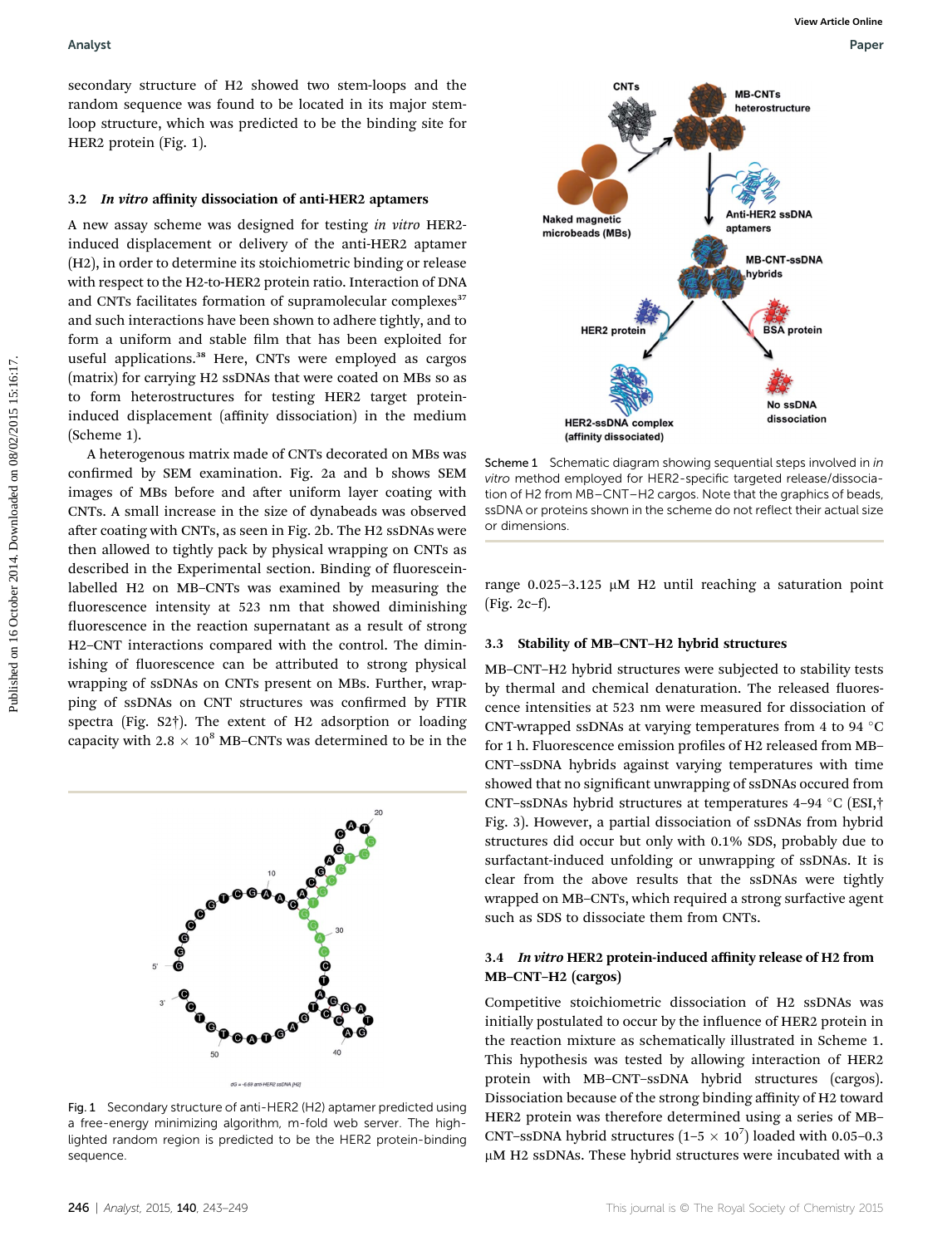

Fig. 2 SEM images of (a) bare MBs and (b) fabricated MB–CNT heterostructures. The MB–CNTs (2  $\times$  10<sup>8</sup>) were loaded with fluorescein-labelled H2 ssDNA at different concentrations, such as (c)  $0.025 \mu$ M, (d)  $0.125 \mu$ M, (e)  $0.625 \mu$ M, and (f) 3.125  $\mu$ M, and the released fluorescence (after excitation at 470 nm) in the reaction supernatant before (blue) and after incubation (red) with MB–CNTs are shown in (c) to (f).



Fig. 3 Stability of MB–CNT–H2 hybrid structure suspended in binding buffer (BB) after thermal and surfactant treatments. Relative fluorescence units (RFUs) measured after the MB–CNT–ssDNAs suspension incubated for 1 h at different temperatures on a surfactant, as shown in the legend. The figure shows that non-specific dissociation of H2 in the aqueous phase of the reaction mixture occured only with 0.1% SDS.

constant 300 nM pure and carrier-free form of HER2 protein. HER2 protein-induced dissociation of H2 was evidenced from MB–CNT–ssDNA hybrids, which was dose-dependent and accompanied by an increase in fluorescence intensity (Fig. 4). The reaction supernatant contained the H2 ssDNA–HER2 protein complex; this exhibited a fluorescence property because of the fluorescein dye at its 5'-end that did not quench, as opposed to that seen with QD-conjugated H2 in dot-blot assays.



Fig. 4 Binding of HER2 protein with increasing concentrations of free ssDNA (H2) aptamers that were affinity-dissociated from the tightly packed MB–CNT–ssDNA hybrid structures. Saturation curve was obtained after plotting the concentration of affinity-dissociated H2 ssDNA against constant HER2 protein (300 nM). The inset shows a linear fit of measured RFU values, corresponding to the linear range of HER2 protein concentrations.

As the number of MB–CNT–ssDNA conjugates increased, H2 binding with HER2 increased as well, until reaching a saturation point (Fig. 4).

The H2 ssDNA corresponding to the RFU values were fitted using non-linear regression analysis, and the dissociation constant  $(K_d)$  according to one-site binding was calculated to be 270 nM with 300 nM HER2 protein present in the reaction mixture. This result indicated that an approximate 1 : 1 stoichiometric molecular binding occurred with ssDNA-to-HER2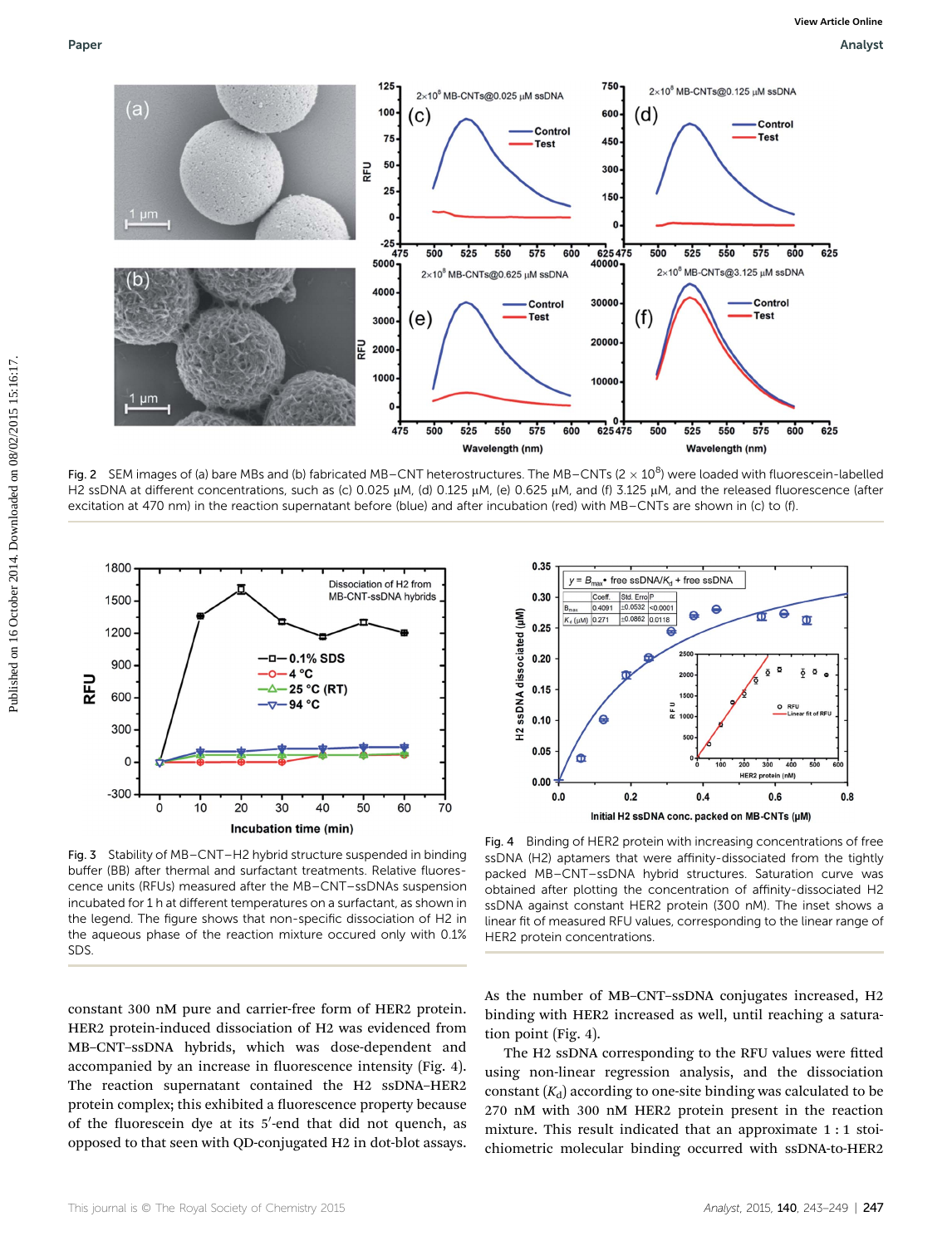

Fig. 5 Affinity dissociation of H2 from constant MB–CNT–H2 hybrid structures incubated with the same amount of BSA and HER2 proteins (300 nM). The H2 aptamer was dissociated only in the presence of HER2 protein, but not in the presence of BSA, a non-specific protein.

protein. Similar 1 : 1 stoichiometric binding with EGF and EGFR was reported by another research group.<sup>39</sup> Further, a dynamic detection range of 50–250 nM was established using the measured RFU values corresponding to HER2 protein that exhibited a limit of detection of 38 nM  $(47.5 \text{ ng}/10 \mu L \text{ sample})$ volume) of HER2 protein (Fig. 4). This range is comparable to previously reported studies.<sup>40</sup>

The specific ability of H2 binding with HER2 protein was confirmed by specificity tests using a constant number of MB-CNT–ssDNAs incubated against each protein (HER2/BSA) at equimolar concentrations that showed no non-specific displacement of H2 occurred against BSA protein (Fig. 5). The methods employed in this study therefore hold an advantage of H2 ssDNA binding with HER2 protein in its native and free forms, which is most desirable in clinical diagnosis, thus making the developed assay a simple and rapid tool for specific and accurate biomarker detection.

### 4. Conclusions

The present study provides a unique strategy to target HER2 protein for the detection of protein biomarkers in the context of cancer diagnosis or therapy using anti-HER2 aptamers. HER2 is overexpressed in many tumors, providing binding sites that can be directly accessible to aptamers from circulating blood. The high affinity and specificity of aptamers with HER2 protein from tumor cells are useful targets for the sensitive and accurate diagnosis of various types of cancers. In this study, H2 anti-HER2 aptamer was selected in vitro and employed on the basis of its ability to effectively bind to HER2 protein in the complex human serum environment. This method did not require any additional chemical reagents, enabling detection of HER2 protein in its native forms in human serum and thus making it a highly preferred method in clinical diagnosis.

Use of CNTs for targeted delivery is a significant development in the field of therapeutic nanomedicine or cancer diagnosis for targeting cells that abundantly express HER2 protein. The strategy of target-induced affinity dissociation is a promising alternative to existing technologies for cancer diagnosis or

therapy. Therefore, a unique in vitro method was developed aimed at testing MB–CNTs as cargos of H2 ssDNAs. These cargos were loaded with calculated amounts of fluorescently labelled anti-HER2 aptamer (H2) and successfully tested for its ability for programmable release, which was influenced by the presence of abundant HER2 protein in the medium. This strategy can potentially be explored in in vivo models for anti-HER2 aptamers as inhibitory drug-delivery systems. Our study demonstrated that the aptamer-mediated cancer diagnosis could be explored further as anti-HER2 therapy or detection of HER2 levels in serum. Analyst<br>
<sup>Pu</sup><br>
<sup>Papa</sup><br>
<sup>Papa</sup><br>
<sup>Papa</sup><br>
<sup>Papa</sup><br>
<sup>Papa</sup><br>
<sup>Papa</sup><br>
<sup>Papa</sup><br>
<sup>Papa</sup><br>
<sup>Papa</sup><br>
<sup>Papa</sup><br>
<sup>Papa</sup><br>
<sup>Papa</sup><br>
<sup>Papa</sup><br>
<sup>201</sup><br>
<sup>Day</sup><br>
<sup>Day</sup><br>
<sup>Day</sup><br>
<sup>Day</sup><br>
<sup>Day</sup><br>
<sup>Day</sup><br>
<sup>Day</sup><br>
<sup>Day</sup><br>
<sup>Day</sup><br>
<sup>Day</sup><br>
<sup>Day</sup><br>
<sup>Day</sup><br>
<sup>201</sup><br>
<sup>11</sup>

### Acknowledgements

This work was supported by the Scientific and Technological Research Council of Turkey (TUBITAK; grant no. 110E287) for JHN. We thank Ashish Pandey, Irena Roci, and Lisa Elif Archibald for their assistance with SEM analysis, aptamer selection, and binding assays, respectively.

### Notes and references

- 1 Y. Fukumori and H. Ichikawa, Adv. Powder Technol., 2006, 17, 1–28.
- 2 J. K. Vasir and V. Labhasetwar, Adv. Drug Delivery Rev., 2007, 59, 718–728.
- 3 A. H. Faraji and P. Wipf, Bioorg. Med. Chem., 2009, 17, 2950– 2962.
- 4 M. Prato, K. Kostarelos and A. Bianco, Acc. Chem. Res., 2007, 41, 60–68.
- 5 S. R. Mane, V. Rao, N. K. Chaterjee, H. Dinda, S. Nag, A. Kishore, J. Das Sarma and R. Shunmugam, Macromolecules, 2012, 45, 8037–8042.
- 6 H. Zhou, W. Yu, X. Guo, X. Liu, N. Li, Y. Zhang and X. Ma, Biomacromolecules, 2010, 11, 3480–3486.
- 7 A. G. Tkachenko, H. Xie, D. Coleman, W. Glomm, J. Ryan, M. F. Anderson, S. Franzen and D. L. Feldheim, J. Am. Chem. Soc., 2003, 125, 4700–4701.
- 8 J. Song, J. Zhou and H. Duan, J. Am. Chem. Soc., 2012, 134, 13458–13469.
- 9 C. Wang, C. Wu, X. Zhou, T. Han, X. Xin, J. Wu, J. Zhang and S. Guo, Sci. Rep., 2013, 3, 2852.
- 10 S.-R. Ji, C. Liu, B. Zhang, F. Yang, J. Xu, J. Long, C. Jin, D.-L. Fu, Q.-X. Ni and X.-J. Yu, Biochim. Biophys. Acta, Rev. Cancer, 2010, 1806, 29–35.
- 11 R. P. Feazell, N. Nakayama-Ratchford, H. Dai and S. J. Lippard, J. Am. Chem. Soc., 2007, 129, 8438–8439.
- 12 D. Pantarotto, J.-P. Briand, M. Prato and A. Bianco, Chem. Commun., 2004, 16–17.
- 13 N. W. S. Kam and H. Dai, J. Am. Chem. Soc., 2005, 127, 6021– 6026.
- 14 Y. Liu, D. C. Wu, W. D. Zhang, X. Jiang, C. B. He, T. S. Chung, S. H. Goh and K. W. Leong, Angew. Chem., 2005, 117, 4860– 4863.
- 15 N. W. S. Kam, Z. Liu and H. Dai, J. Am. Chem. Soc., 2005, 127, 12492–12493.